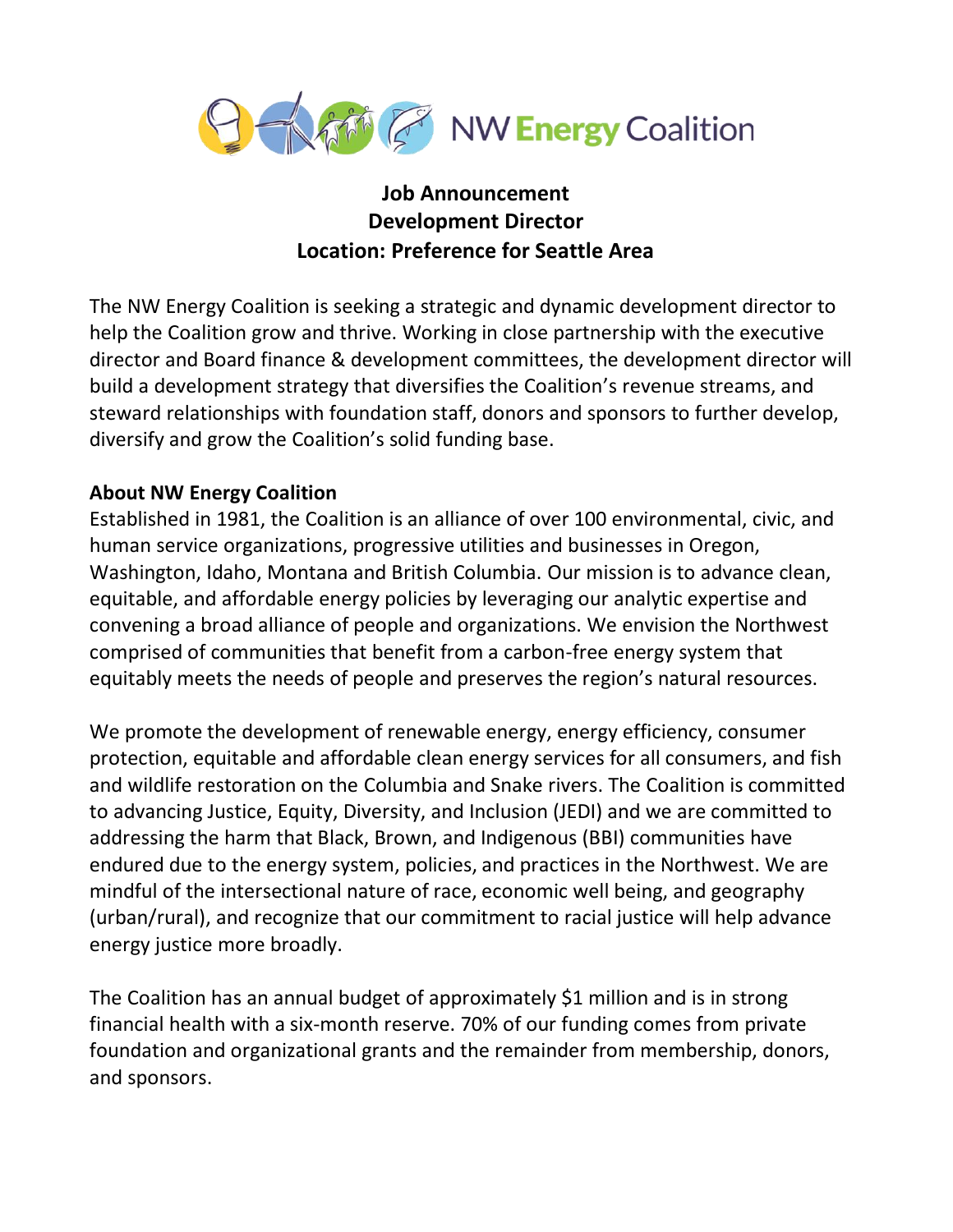## **Principal duties and responsibilities include but not limited to:**

- *Create and execute multi-year fundraising strategy that diversifies the Coalition's revenue streams*
- *Actively engage and support Board fundraising & development activities*
- *Donor and sponsorship outreach and cultivation* 
	- o Identify, cultivate, and engage new and existing major donors and sponsors, and corporate partners
	- o Develop communication materials, in coordination with communications manager, that translate our technical energy work into more understandable messages
- *Grant Development* 
	- o Lead the development of grant proposals and Letters of Interest, collaborating with Coalition staff where needed
	- o Research new grant opportunities and secure renewals of existing grants
	- o Track proposals, report timelines, and ensure metrics and outcomes are fulfilled

## **Qualifications:**

- At least 5 years of experience in non-profit fundraising and grant writing, with a demonstrated ability to raise funds and work with foundations and donors.
- Excellent relationship-building skills and the ability to engage with a wide variety of internal and external stakeholders.
- Strong written communication skills, with experience translating technical jargon into easy-to-understand communications
- Ability to handle multiple projects and priorities.
- Exceptional attention to detail and experience working in teams.
- A can-do attitude and ability to take initiative, follow through and manage time efficiently.
- Nice to have: Experience with Salesforce and background in climate, energy and/or environmental policy.